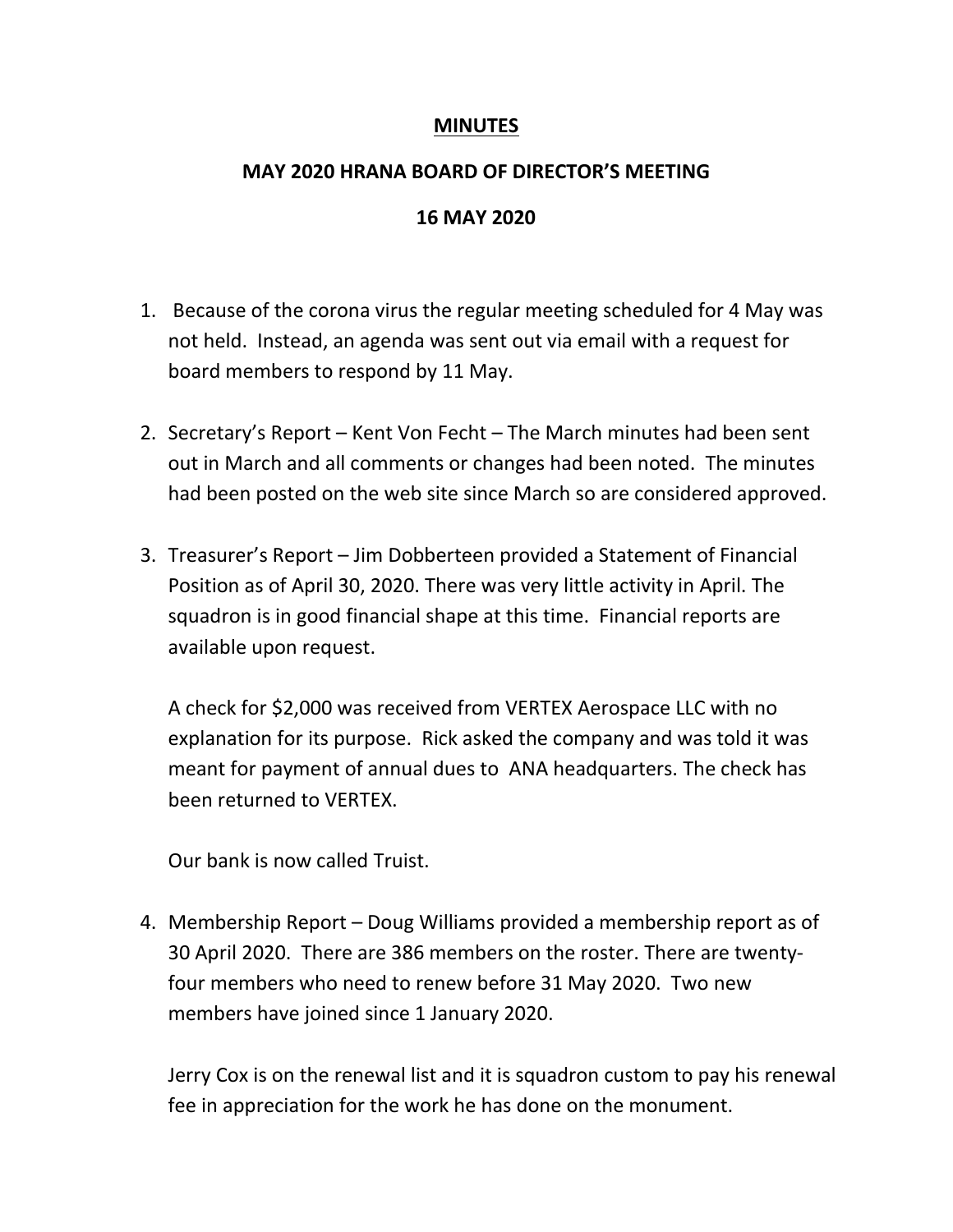5. Plans and Programs

All social events have been cancelled or postponed pending further restrictions due to the virus.

Flight Suit Social scheduled for May was cancelled.

BBQ scheduled for August postponed depending on the NAS Oceana O" Club. Their current status is closed until further notice.

Christmas Party – Probably cancelled since Atlantic Shores has cancelled all events thru the end of the year.

- 6. PAO Report Troy stated that he has nothing to report. Rick is preparing an article on LTCOL. Koil Adams for WINGS OF GOLD.
- 7. Luncheons All luncheons are on hold pending further availability of the club and restrictions on gatherings.

Future speakers under consideration are the CSFWL Commodore, NAS Oceana CO and the USS Truman CAG.

8. Monument Report – Fred reported that the city is doing the site landscaping and that there are two new plaques to put up. He is waiting for SERVPRO to wax the statues and that the flags will be put up when the city puts up their flags.

Carroll reported that the new camera is up and operating.

9. Old Business:

Rick is sending out correspondence regarding Squadron board openings.